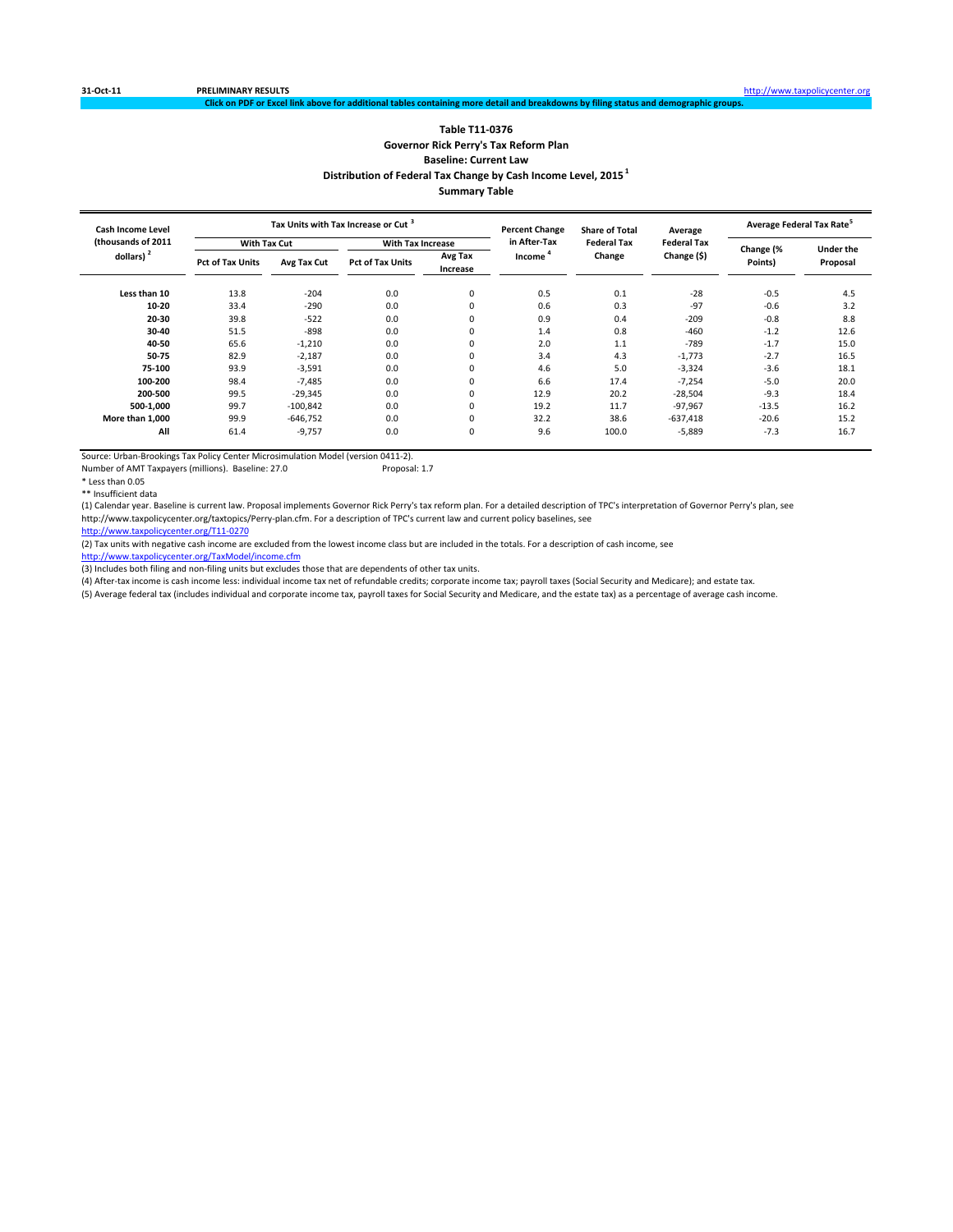#### **Table T11‐0376 Governor Rick Perry's Tax Reform Plan Baseline: Current Law Distribution of Federal Tax Change by Cash Income Level, 2015 <sup>1</sup> Detail Table**

| <b>Cash Income Level</b><br>(thousands of 2011 |              | Percent of Tax Units <sup>3</sup> |                                     | <b>Share of Total</b><br><b>Federal Tax</b> |                | <b>Average Federal Tax Change</b> |                      | <b>Share of Federal Taxes</b> | Average Federal Tax Rate <sup>5</sup> |                              |
|------------------------------------------------|--------------|-----------------------------------|-------------------------------------|---------------------------------------------|----------------|-----------------------------------|----------------------|-------------------------------|---------------------------------------|------------------------------|
| dollars) $2$                                   | With Tax Cut | <b>With Tax</b><br>Increase       | in After-Tax<br>Income <sup>1</sup> | Change                                      | <b>Dollars</b> | Percent                           | Change (%<br>Points) | <b>Under the</b><br>Proposal  | Change (%<br>Points)                  | <b>Under the</b><br>Proposal |
| Less than 10                                   | 13.8         | 0.0                               | 0.5                                 | 0.1                                         | $-28$          | $-9.6$                            | 0.1                  | 0.2                           | $-0.5$                                | 4.5                          |
| $10 - 20$                                      | 33.4         | 0.0                               | 0.6                                 | 0.3                                         | $-97$          | $-16.0$                           | 0.1                  | 0.6                           | $-0.6$                                | 3.2                          |
| 20-30                                          | 39.8         | 0.0                               | 0.9                                 | 0.4                                         | $-209$         | $-8.2$                            | 0.5                  | 2.1                           | $-0.8$                                | 8.8                          |
| 30-40                                          | 51.5         | 0.0                               | 1.4                                 | 0.8                                         | $-460$         | $-8.9$                            | 0.8                  | 3.4                           | $-1.2$                                | 12.6                         |
| 40-50                                          | 65.6         | 0.0                               | 2.0                                 | 1.1                                         | $-789$         | $-9.9$                            | 1.0                  | 4.3                           | $-1.7$                                | 15.0                         |
| 50-75                                          | 82.9         | 0.0                               | 3.4                                 | 4.3                                         | $-1,773$       | $-14.1$                           | 2.2                  | 11.5                          | $-2.7$                                | 16.5                         |
| 75-100                                         | 93.9         | 0.0                               | 4.6                                 | 5.0                                         | $-3,324$       | $-16.5$                           | 1.9                  | 11.1                          | $-3.6$                                | 18.1                         |
| 100-200                                        | 98.4         | 0.0                               | 6.6                                 | 17.4                                        | $-7,254$       | $-20.0$                           | 4.0                  | 30.6                          | $-5.0$                                | 20.0                         |
| 200-500                                        | 99.5         | 0.0                               | 12.9                                | 20.2                                        | $-28,504$      | $-33.7$                           | $-0.9$               | 17.4                          | $-9.3$                                | 18.4                         |
| 500-1.000                                      | 99.7         | 0.0                               | 19.2                                | 11.7                                        | $-97,967$      | $-45.4$                           | $-1.7$               | 6.2                           | $-13.5$                               | 16.2                         |
| More than 1.000                                | 99.9         | 0.0                               | 32.2                                | 38.6                                        | $-637,418$     | $-57.5$                           | $-8.0$               | 12.5                          | $-20.6$                               | 15.2                         |
| All                                            | 61.4         | 0.0                               | 9.6                                 | 100.0                                       | $-5,889$       | $-30.5$                           | 0.0                  | 100.0                         | $-7.3$                                | 16.7                         |

### **Baseline Distribution of Income and Federal Taxes**

**by Cash Income Level, 2015 <sup>1</sup>**

| <b>Cash Income Level</b><br>(thousands of 2011 | Tax Units             |                     |                      | <b>Pre-Tax Income</b> |                      | <b>Federal Tax Burden</b> | After-Tax Income     | Average<br><b>Federal Tax</b> |                   |
|------------------------------------------------|-----------------------|---------------------|----------------------|-----------------------|----------------------|---------------------------|----------------------|-------------------------------|-------------------|
| dollars) <sup>2</sup>                          | Number<br>(thousands) | Percent of<br>Total | Average<br>(dollars) | Percent of<br>Total   | Average<br>(dollars) | Percent of<br>Total       | Average<br>(dollars) | Percent of<br>Total           | Rate <sup>5</sup> |
| Less than 10                                   | 18,828                | 11.1                | 5,900                | 0.8                   | 292                  | 0.2                       | 5,608                | $1.0$                         | 5.0               |
| $10 - 20$                                      | 26,753                | 15.8                | 15,859               | 3.1                   | 604                  | 0.5                       | 15,256               | 3.9                           | 3.8               |
| 20-30                                          | 20.164                | 11.9                | 26,538               | 3.9                   | 2,546                | 1.6                       | 23.992               | 4.7                           | 9.6               |
| 30-40                                          | 16,562                | 9.8                 | 37,305               | 4.5                   | 5,147                | 2.6                       | 32,158               | 5.2                           | 13.8              |
| 40-50                                          | 13,738                | 8.1                 | 47,821               | 4.8                   | 7,950                | 3.4                       | 39,872               | 5.3                           | 16.6              |
| 50-75                                          | 24,031                | 14.2                | 65,604               | 11.6                  | 12,625               | 9.3                       | 52,980               | 12.3                          | 19.2              |
| 75-100                                         | 14,893                | 8.8                 | 92,846               | 10.2                  | 20,165               | 9.2                       | 72,681               | 10.5                          | 21.7              |
| 100-200                                        | 23,887                | 14.1                | 145,539              | 25.5                  | 36,351               | 26.6                      | 109,188              | 25.2                          | 25.0              |
| 200-500                                        | 7,059                 | 4.2                 | 305,065              | 15.8                  | 84,553               | 18.3                      | 220,512              | 15.0                          | 27.7              |
| 500-1.000                                      | 1,187                 | 0.7                 | 726,148              | 6.3                   | 215.715              | 7.9                       | 510.433              | 5.9                           | 29.7              |
| More than 1.000                                | 603                   | 0.4                 | 3,088,329            | 13.7                  | 1,107,772            | 20.5                      | 1,980,557            | 11.5                          | 35.9              |
| All                                            | 168,946               | 100.0               | 80,584               | 100.0                 | 19,325               | 100.0                     | 61,258               | 100.0                         | 24.0              |

Source: Urban‐Brookings Tax Policy Center Microsimulation Model (version 0411‐2). Number of AMT Taxpayers (millions). Baseline: 27.0 Proposal: 1.7

\* Less than 0.05

(1) Calendar year. Baseline is current law. Proposal implements Governor Rick Perry's tax reform plan. For a detailed description of TPC's interpretation of Governor Perry's plan, see

http://www.taxpolicycenter.org/taxtopics/Perry-plan.cfm. For a description of TPC's current law and current policy baselines, see<br><u>http://www.taxpolicycenter.org/T11-0270</u>

(2) Tax units with negative cash income are excluded from the lowest income class but are included in the totals. For a description of cash income, see

<u>http://www.taxpolicycenter.org/TaxModel/income.cfm</u><br>(3) Includes both filing and non-filing units but excludes those that are dependents of other tax units.

(4) After-tax income is cash income less: individual income tax net of refundable credits; corporate income tax; payroll taxes (Social Security and Medicare); and estate tax.<br>(5) Average federal tax (includes individual an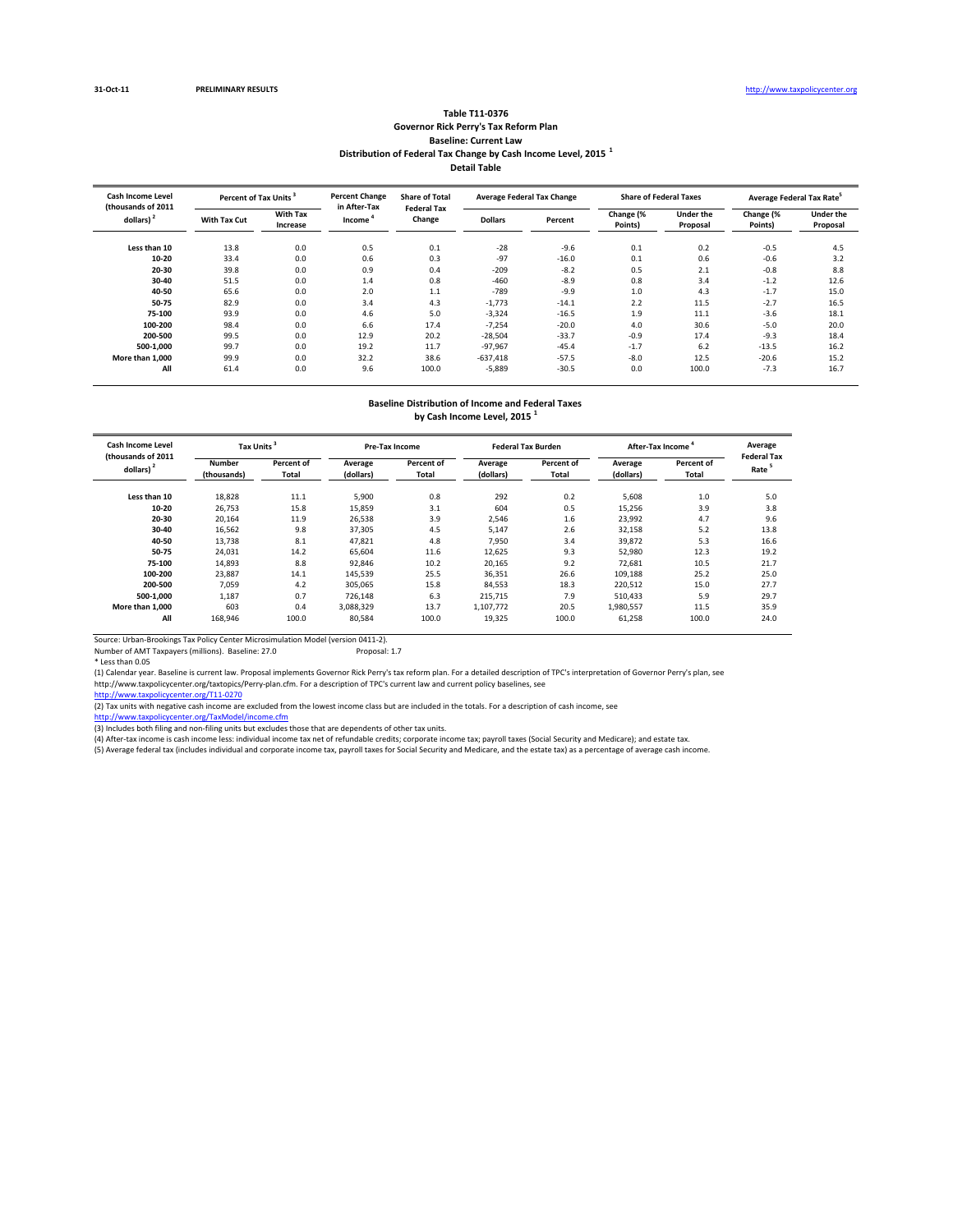#### **Table T11‐0376 Governor Rick Perry's Tax Reform Plan Baseline: Current Law Distribution of Federal Tax Change by Cash Income Level, 2015 <sup>1</sup> Detail Table ‐ Single Tax Units**

| Cash Income Level<br>(thousands of 2011 |              | <b>Percent Change</b><br>Percent of Tax Units <sup>3</sup> |                                     | <b>Share of Total</b><br><b>Federal Tax</b> |                | <b>Average Federal Tax Change</b> | <b>Share of Federal Taxes</b> |                              | Average Federal Tax Rate <sup>5</sup> |                              |
|-----------------------------------------|--------------|------------------------------------------------------------|-------------------------------------|---------------------------------------------|----------------|-----------------------------------|-------------------------------|------------------------------|---------------------------------------|------------------------------|
| dollars) <sup>2</sup>                   | With Tax Cut | <b>With Tax</b><br>Increase                                | in After-Tax<br>Income <sup>'</sup> | Change                                      | <b>Dollars</b> | Percent                           | Change (%<br>Points)          | <b>Under the</b><br>Proposal | Change (%<br>Points)                  | <b>Under the</b><br>Proposal |
|                                         |              |                                                            |                                     |                                             |                |                                   |                               |                              |                                       |                              |
| Less than 10                            | 13.8         | 0.0                                                        | 0.5                                 | 0.2                                         | $-25$          | $-6.0$                            | 0.2                           | 1.0                          | $-0.4$                                | 6.9                          |
| $10 - 20$                               | 40.8         | 0.0                                                        | 0.8                                 | 1.0                                         | $-114$         | $-11.3$                           | 0.5                           | 2.9                          | $-0.7$                                | 5.7                          |
| 20-30                                   | 45.7         | 0.0                                                        | 1.0                                 | 1.3                                         | $-221$         | $-6.9$                            | 1.3                           | 6.2                          | $-0.8$                                | 11.2                         |
| 30-40                                   | 54.0         | 0.0                                                        | 1.6                                 | 2.1                                         | $-490$         | $-8.4$                            | 1.6                           | 8.2                          | $-1.3$                                | 14.4                         |
| 40-50                                   | 54.0         | 0.0                                                        | 1.5                                 | 1.8                                         | $-583$         | $-6.3$                            | 2.0                           | 9.4                          | $-1.2$                                | 18.2                         |
| 50-75                                   | 74.0         | 0.0                                                        | 3.1                                 | 6.9                                         | $-1,558$       | $-10.5$                           | 3.8                           | 21.4                         | $-2.4$                                | 20.5                         |
| 75-100                                  | 94.7         | 0.0                                                        | 5.7                                 | 7.3                                         | $-3,847$       | $-16.3$                           | 1.7                           | 13.5                         | $-4.2$                                | 21.6                         |
| 100-200                                 | 97.8         | 0.0                                                        | 9.6                                 | 19.3                                        | $-9,895$       | $-25.4$                           | 0.3                           | 20.5                         | $-7.0$                                | 20.5                         |
| 200-500                                 | 99.0         | 0.0                                                        | 20.4                                | 19.2                                        | $-44,422$      | $-47.2$                           | $-3.0$                        | 7.8                          | $-14.2$                               | 16.0                         |
| 500-1.000                               | 99.3         | 0.0                                                        | 28.6                                | 10.6                                        | $-136,750$     | $-57.8$                           | $-2.1$                        | 2.8                          | $-19.1$                               | 14.0                         |
| More than 1.000                         | 99.9         | 0.0                                                        | 42.1                                | 30.2                                        | $-769,925$     | $-63.8$                           | $-6.4$                        | 6.2                          | $-25.4$                               | 14.4                         |
| All                                     | 49.4         | 0.0                                                        | 7.7                                 | 100.0                                       | $-2,631$       | $-26.5$                           | 0.0                           | 100.0                        | $-6.0$                                | 16.5                         |

# **Baseline Distribution of Income and Federal Taxes**

**by Cash Income Level, 2015 <sup>1</sup>**

| <b>Cash Income Level</b><br>(thousands of 2011 | <b>Tax Units</b>      |                     |                      | <b>Pre-Tax Income</b> |                      | <b>Federal Tax Burden</b> | After-Tax Income     | Average<br><b>Federal Tax</b> |                   |
|------------------------------------------------|-----------------------|---------------------|----------------------|-----------------------|----------------------|---------------------------|----------------------|-------------------------------|-------------------|
| dollars)                                       | Number<br>(thousands) | Percent of<br>Total | Average<br>(dollars) | Percent of<br>Total   | Average<br>(dollars) | Percent of<br>Total       | Average<br>(dollars) | Percent of<br>Total           | Rate <sup>5</sup> |
| Less than 10                                   | 14,874                | 18.3                | 5,819                | 2.4                   | 425                  | 0.8                       | 5,394                | 2.9                           | 7.3               |
| $10 - 20$                                      | 18,897                | 23.2                | 15,738               | 8.3                   | 1,014                | 2.4                       | 14.724               | 10.0                          | 6.4               |
| 20-30                                          | 12.463                | 15.3                | 26.424               | 9.2                   | 3,189                | 4.9                       | 23,235               | 10.4                          | 12.1              |
| 30-40                                          | 9,026                 | 11.1                | 37,254               | 9.4                   | 5,859                | 6.6                       | 31,395               | 10.2                          | 15.7              |
| 40-50                                          | 6,458                 | 7.9                 | 47,583               | 8.6                   | 9,230                | 7.4                       | 38,352               | 8.9                           | 19.4              |
| 50-75                                          | 9,524                 | 11.7                | 65,053               | 17.3                  | 14,866               | 17.6                      | 50,186               | 17.2                          | 22.9              |
| 75-100                                         | 4,046                 | 5.0                 | 91,748               | 10.4                  | 23,619               | 11.9                      | 68,129               | 9.9                           | 25.7              |
| 100-200                                        | 4,174                 | 5.1                 | 142,151              | 16.5                  | 38,989               | 20.2                      | 103,162              | 15.5                          | 27.4              |
| 200-500                                        | 926                   | 1.1                 | 311,980              | 8.1                   | 94,192               | 10.8                      | 217.787              | 7.3                           | 30.2              |
| 500-1.000                                      | 165                   | 0.2                 | 715.451              | 3.3                   | 236,787              | 4.9                       | 478.664              | 2.8                           | 33.1              |
| More than 1.000                                | 84                    | 0.1                 | 3.035.414            | 7.1                   | 1.206.782            | 12.6                      | 1,828,632            | 5.5                           | 39.8              |
| All                                            | 81,336                | 100.0               | 44,116               | 100.0                 | 9,914                | 100.0                     | 34,202               | 100.0                         | 22.5              |

Source: Urban‐Brookings Tax Policy Center Microsimulation Model (version 0411‐2).

\* Less than 0.05<br>(1) Calendar year. Baseline is current law. Proposal implements Governor Rick Perry's tax reform plan. For a detailed description of TPC's interpretation of Governor Perry's plan, see<br>http://www.taxpolicyc

er.org/TaxModel/income.cf

(3) Includes both filing and non-filing units but excludes those that are dependents of other tax units.<br>(4) After-tax income is cash income less: individual income tax net of refundable credits; corporate income tax; payr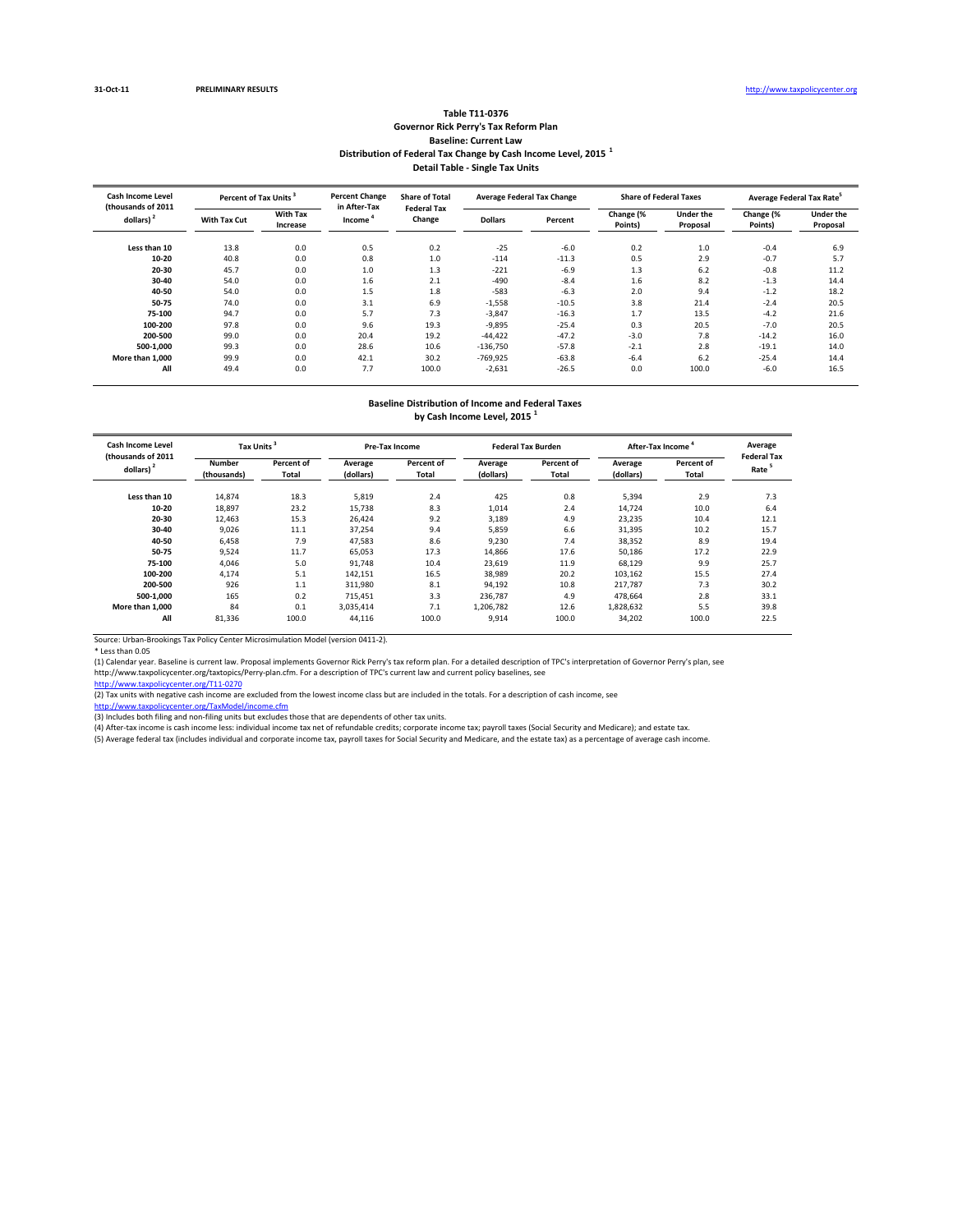#### **Table T11‐0376 Governor Rick Perry's Tax Reform Plan Baseline: Current Law Distribution of Federal Tax Change by Cash Income Level, 2015 <sup>1</sup> Detail Table ‐ Married Tax Units Filing Jointly**

| Cash Income Level<br>(thousands of 2011) |                     | <b>Percent Change</b><br>Percent of Tax Units <sup>3</sup> |                        | <b>Share of Total</b><br><b>Federal Tax</b> |                | <b>Average Federal Tax Change</b> |                      | <b>Share of Federal Taxes</b> | Average Federal Tax Rate <sup>5</sup> |                              |
|------------------------------------------|---------------------|------------------------------------------------------------|------------------------|---------------------------------------------|----------------|-----------------------------------|----------------------|-------------------------------|---------------------------------------|------------------------------|
| dollars) <sup>2</sup>                    | <b>With Tax Cut</b> | <b>With Tax</b><br>Increase                                | in After-Tax<br>Income | Change                                      | <b>Dollars</b> | Percent                           | Change (%<br>Points) | <b>Under the</b><br>Proposal  | Change (%<br>Points)                  | <b>Under the</b><br>Proposal |
| Less than 10                             | 21.5                | 0.0                                                        | 1.9                    | 0.0                                         | $-93$          | $-46.3$                           | 0.0                  | 0.0                           | $-1.8$                                | 2.1                          |
| 10-20                                    | 24.3                | 0.0                                                        | 0.7                    | 0.0                                         | $-108$         | $-46.2$                           | 0.0                  | 0.0                           | $-0.7$                                | 0.8                          |
| 20-30                                    | 40.6                | 0.0                                                        | 1.1                    | 0.1                                         | $-281$         | $-16.3$                           | 0.1                  | 0.3                           | $-1.1$                                | 5.4                          |
| 30-40                                    | 58.1                | 0.0                                                        | 1.6                    | 0.2                                         | $-531$         | $-14.2$                           | 0.2                  | 0.7                           | $-1.4$                                | 8.5                          |
| 40-50                                    | 79.4                | 0.0                                                        | 2.3                    | 0.6                                         | $-991$         | $-17.2$                           | 0.3                  | 1.3                           | $-2.1$                                | 9.9                          |
| 50-75                                    | 90.5                | 0.0                                                        | 3.6                    | 2.8                                         | $-2,008$       | $-19.7$                           | 0.9                  | 5.6                           | $-3.0$                                | 12.4                         |
| 75-100                                   | 93.5                | 0.0                                                        | 4.1                    | 3.9                                         | $-3,110$       | $-17.0$                           | 1.8                  | 9.3                           | $-3.3$                                | 16.3                         |
| 100-200                                  | 98.7                | 0.0                                                        | 6.0                    | 17.0                                        | $-6.660$       | $-18.6$                           | 6.3                  | 36.2                          | $-4.5$                                | 19.8                         |
| 200-500                                  | 99.6                | 0.0                                                        | 11.7                   | 21.2                                        | $-25,863$      | $-31.1$                           | 0.5                  | 22.8                          | $-8.5$                                | 18.8                         |
| 500-1.000                                | 99.8                | 0.0                                                        | 17.7                   | 12.5                                        | $-91,400$      | $-43.1$                           | $-1.5$               | 8.0                           | $-12.6$                               | 16.6                         |
| More than 1.000                          | 100.0               | 0.0                                                        | 30.5                   | 41.6                                        | $-603,836$     | $-56.3$                           | $-8.5$               | 15.7                          | $-19.8$                               | 15.4                         |
| All                                      | 85.5                | 0.0                                                        | 11.2                   | 100.0                                       | $-12,228$      | $-32.7$                           | 0.0                  | 100.0                         | $-8.3$                                | 17.1                         |

# **Baseline Distribution of Income and Federal Taxes**

**by Cash Income Level, 2015 <sup>1</sup>**

| <b>Cash Income Level</b><br>(thousands of 2011 | <b>Tax Units</b>      |                     |                      | <b>Pre-Tax Income</b> |                      | <b>Federal Tax Burden</b> | After-Tax Income     | Average<br><b>Federal Tax</b> |                   |
|------------------------------------------------|-----------------------|---------------------|----------------------|-----------------------|----------------------|---------------------------|----------------------|-------------------------------|-------------------|
| dollars) <sup>2</sup>                          | Number<br>(thousands) | Percent of<br>Total | Average<br>(dollars) | Percent of<br>Total   | Average<br>(dollars) | Percent of<br>Total       | Average<br>(dollars) | Percent of<br>Total           | Rate <sup>5</sup> |
| Less than 10                                   | 1,193                 | 2.0                 | 5,175                | 0.1                   | 201                  | 0.0                       | 4,975                | 0.1                           | 3.9               |
| $10 - 20$                                      | 2,308                 | 3.9                 | 16,515               | 0.4                   | 234                  | 0.0                       | 16.281               | 0.6                           | 1.4               |
| 20-30                                          | 2,817                 | 4.8                 | 26.670               | 0.9                   | 1,723                | 0.2                       | 24.946               | 1.1                           | 6.5               |
| 30-40                                          | 3,184                 | 5.4                 | 37.640               | 1.4                   | 3,734                | 0.5                       | 33,906               | 1.7                           | 9.9               |
| 40-50                                          | 4,125                 | 7.0                 | 48,277               | 2.3                   | 5,761                | 1.1                       | 42,516               | 2.7                           | 11.9              |
| 50-75                                          | 10,125                | 17.2                | 66,252               | 7.8                   | 10,210               | 4.7                       | 56,042               | 8.8                           | 15.4              |
| 75-100                                         | 8,981                 | 15.3                | 93,522               | 9.7                   | 18,340               | 7.5                       | 75,181               | 10.5                          | 19.6              |
| 100-200                                        | 18,369                | 31.2                | 146,871              | 31.2                  | 35,776               | 29.9                      | 111,095              | 31.7                          | 24.4              |
| 200-500                                        | 5,889                 | 10.0                | 304.115              | 20.7                  | 83,102               | 22.3                      | 221,014              | 20.2                          | 27.3              |
| 500-1.000                                      | 983                   | 1.7                 | 728.319              | 8.3                   | 212,278              | 9.5                       | 516.041              | 7.9                           | 29.2              |
| More than 1.000                                | 495                   | 0.8                 | 3.052.733            | 17.5                  | 1,073,550            | 24.2                      | 1,979,184            | 15.2                          | 35.2              |
| All                                            | 58,870                | 100.0               | 146,762              | 100.0                 | 37,356               | 100.0                     | 109,406              | 100.0                         | 25.5              |

Source: Urban‐Brookings Tax Policy Center Microsimulation Model (version 0411‐2).

\* Less than 0.05<br>(1) Calendar year. Baseline is current law. Proposal implements Governor Rick Perry's tax reform plan. For a detailed description of TPC's interpretation of Governor Perry's plan, see<br>http://www.taxpolicyc

er.org/TaxModel/income.cf

(3) Includes both filing and non-filing units but excludes those that are dependents of other tax units.<br>(4) After-tax income is cash income less: individual income tax net of refundable credits; corporate income tax; payr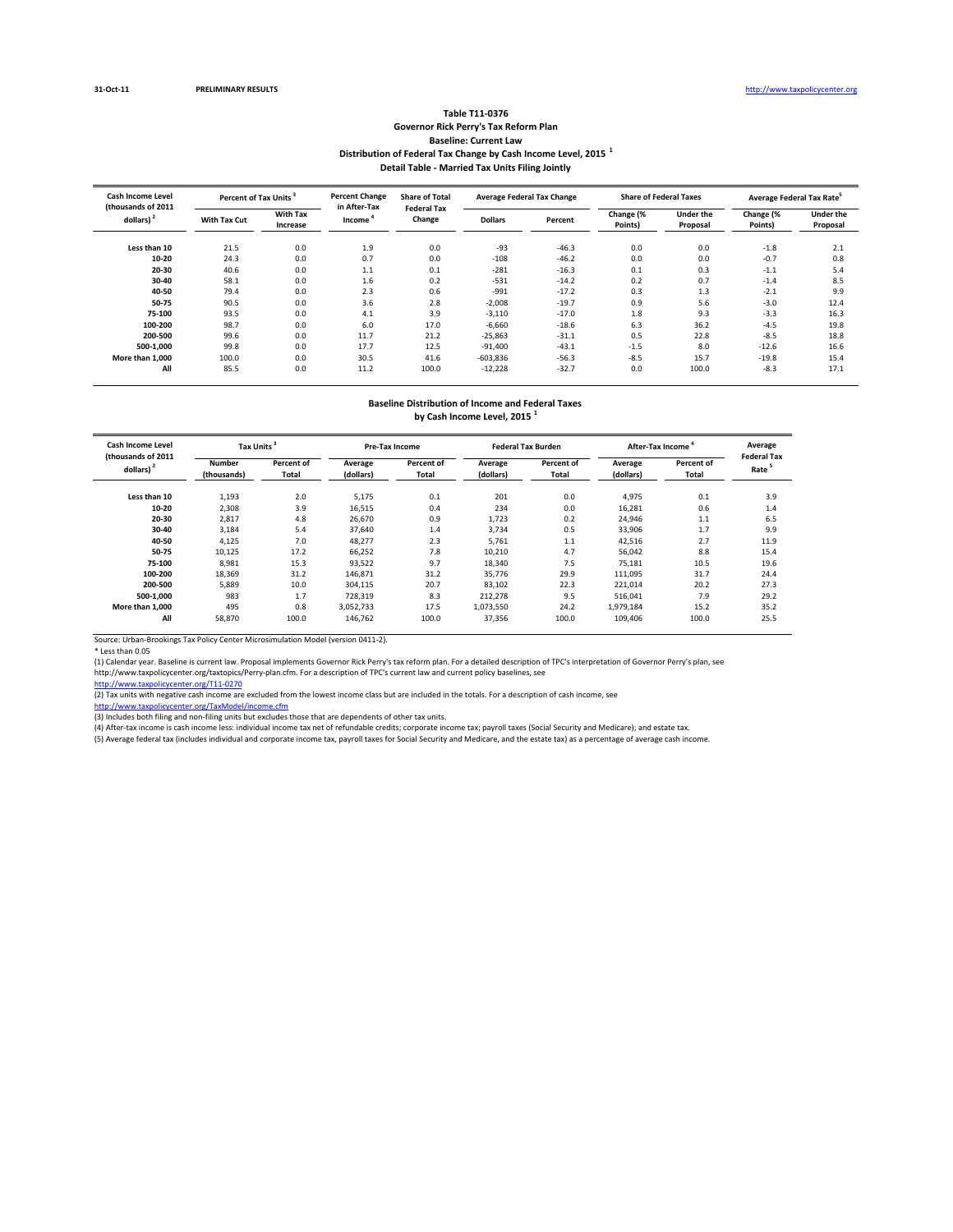#### **Table T11‐0376 Governor Rick Perry's Tax Reform Plan Baseline: Current Law Distribution of Federal Tax Change by Cash Income Level, 2015 <sup>1</sup> Detail Table ‐ Head of Household Tax Units**

| <b>Cash Income Level</b><br>(thousands of 2011 | Percent of Tax Units <sup>3</sup> |                             | <b>Percent Change</b><br>in After-Tax | <b>Share of Total</b><br><b>Federal Tax</b> | <b>Average Federal Tax Change</b> |         |                      | <b>Share of Federal Taxes</b> | Average Federal Tax Rate <sup>5</sup> |                              |
|------------------------------------------------|-----------------------------------|-----------------------------|---------------------------------------|---------------------------------------------|-----------------------------------|---------|----------------------|-------------------------------|---------------------------------------|------------------------------|
| dollars) $2$                                   | With Tax Cut                      | <b>With Tax</b><br>Increase | Income <sup>'</sup>                   | Change                                      | <b>Dollars</b>                    | Percent | Change (%<br>Points) | <b>Under the</b><br>Proposal  | Change (%<br>Points)                  | <b>Under the</b><br>Proposal |
| Less than 10                                   | 10.0                              | 0.0                         | 0.2                                   | 0.1                                         | $-13$                             | 2.9     | $-0.2$               | $-0.8$                        | $-0.2$                                | $-6.7$                       |
| $10 - 20$                                      | 9.0                               | 0.0                         | 0.1                                   | 0.2                                         | $-14$                             | 1.8     | $-0.6$               | $-2.7$                        | $-0.1$                                | $-5.1$                       |
| 20-30                                          | 20.1                              | 0.0                         | 0.4                                   | 1.3                                         | $-105$                            | $-9.2$  | 0.3                  | 3.0                           | $-0.4$                                | 3.9                          |
| 30-40                                          | 39.0                              | 0.0                         | 0.9                                   | 3.1                                         | $-300$                            | $-6.7$  | 1.4                  | 10.5                          | $-0.8$                                | 11.2                         |
| 40-50                                          | 71.3                              | 0.0                         | 2.4                                   | 6.7                                         | $-937$                            | $-11.9$ | 1.0                  | 12.0                          | $-2.0$                                | 14.5                         |
| 50-75                                          | 83.6                              | 0.0                         | 3.1                                   | 16.2                                        | $-1,614$                          | $-12.4$ | 2.3                  | 27.8                          | $-2.5$                                | 17.5                         |
| 75-100                                         | 93.7                              | 0.0                         | 4.4                                   | 12.7                                        | $-3,104$                          | $-14.7$ | 1.0                  | 17.8                          | $-3.4$                                | 19.5                         |
| 100-200                                        | 96.6                              | 0.0                         | 6.5                                   | 19.6                                        | $-6,598$                          | $-18.7$ | 0.2                  | 20.8                          | $-4.8$                                | 20.9                         |
| 200-500                                        | 99.3                              | 0.0                         | 12.8                                  | 13.4                                        | $-27,884$                         | $-34.9$ | $-1.4$               | 6.1                           | $-9.4$                                | 17.4                         |
| 500-1.000                                      | 99.4                              | 0.0                         | 18.4                                  | 6.5                                         | $-92,402$                         | $-45.4$ | $-0.9$               | 1.9                           | $-13.1$                               | 15.8                         |
| More than 1.000                                | 99.8                              | 0.0                         | 32.9                                  | 20.1                                        | $-614,570$                        | $-57.3$ | $-3.2$               | 3.6                           | $-20.9$                               | 15.6                         |
| All                                            | 43.0                              | 0.0                         | 4.0                                   | 100.0                                       | $-1,472$                          | $-19.5$ | 0.0                  | 100.0                         | $-3.3$                                | 13.6                         |

# **Baseline Distribution of Income and Federal Taxes**

**by Cash Income Level, 2015 <sup>1</sup>**

| <b>Cash Income Level</b><br>(thousands of 2011 | <b>Tax Units</b>      |                     |                      | <b>Pre-Tax Income</b> |                      | <b>Federal Tax Burden</b> | After-Tax Income     | Average<br><b>Federal Tax</b> |                   |
|------------------------------------------------|-----------------------|---------------------|----------------------|-----------------------|----------------------|---------------------------|----------------------|-------------------------------|-------------------|
| dollars)                                       | Number<br>(thousands) | Percent of<br>Total | Average<br>(dollars) | Percent of<br>Total   | Average<br>(dollars) | Percent of<br>Total       | Average<br>(dollars) | Percent of<br>Total           | Rate <sup>5</sup> |
| Less than 10                                   | 2,630                 | 10.1                | 6,699                | 1.5                   | $-438$               | $-0.6$                    | 7,137                | 1.9                           | $-6.5$            |
| 10-20                                          | 5,290                 | 20.3                | 15,982               | 7.3                   | $-798$               | $-2.2$                    | 16.780               | 9.2                           | $-5.0$            |
| 20-30                                          | 4,577                 | 17.5                | 26.748               | 10.5                  | 1,144                | 2.7                       | 25.604               | 12.1                          | 4.3               |
| 30-40                                          | 3,986                 | 15.3                | 37,118               | 12.7                  | 4,451                | 9.0                       | 32,667               | 13.4                          | 12.0              |
| 40-50                                          | 2,750                 | 10.5                | 47.741               | 11.3                  | 7,850                | 11.0                      | 39,891               | 11.3                          | 16.4              |
| 50-75                                          | 3,859                 | 14.8                | 65,204               | 21.6                  | 13,006               | 25.5                      | 52,197               | 20.8                          | 20.0              |
| 75-100                                         | 1,567                 | 6.0                 | 91,930               | 12.4                  | 21,068               | 16.8                      | 70,862               | 11.5                          | 22.9              |
| 100-200                                        | 1,144                 | 4.4                 | 137,276              | 13.5                  | 35,299               | 20.5                      | 101,977              | 12.0                          | 25.7              |
| 200-500                                        | 185                   | 0.7                 | 297.897              | 4.7                   | 79.798               | 7.5                       | 218,099              | 4.2                           | 26.8              |
| 500-1.000                                      | 27                    | 0.1                 | 706,379              | 1.6                   | 203,643              | 2.8                       | 502,736              | 1.4                           | 28.8              |
| More than 1.000                                | 13                    | 0.1                 | 2.940.222            | 3.2                   | 1.072.213            | 6.9                       | 1,868,009            | 2.4                           | 36.5              |
| All                                            | 26,121                | 100.0               | 44,620               | 100.0                 | 7,531                | 100.0                     | 37,089               | 100.0                         | 16.9              |

Source: Urban‐Brookings Tax Policy Center Microsimulation Model (version 0411‐2).

\* Less than 0.05<br>(1) Calendar year. Baseline is current law. Proposal implements Governor Rick Perry's tax reform plan. For a detailed description of TPC's interpretation of Governor Perry's plan, see<br>http://www.taxpolicyc

er.org/TaxModel/income.cfr

(3) Includes both filing and non-filing units but excludes those that are dependents of other tax units.

(4) After‐tax income is cash income less: individual income tax net of refundable credits; corporate income tax; payroll taxes (Social Security and Medicare); and estate tax.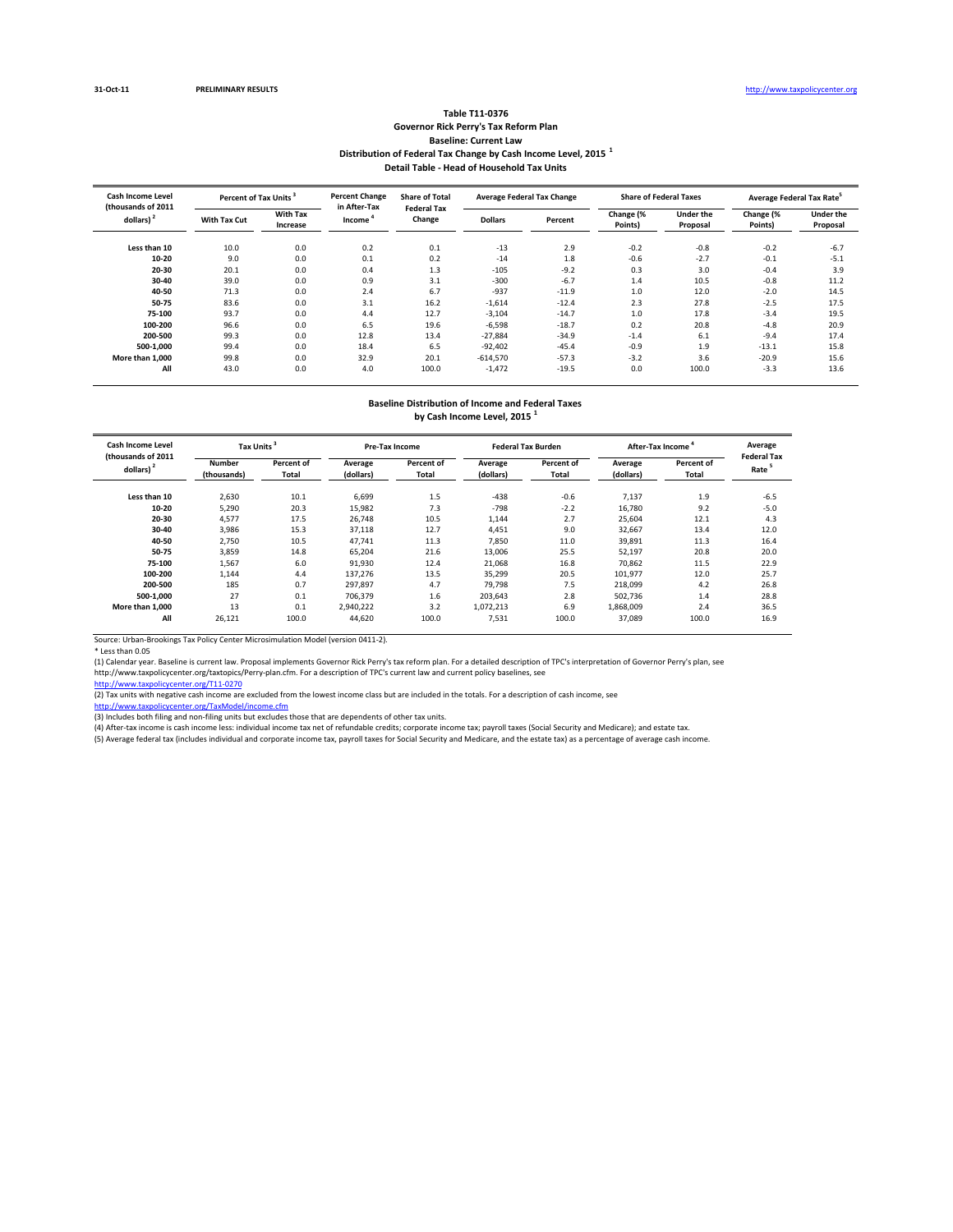#### **Table T11‐0376 Governor Rick Perry's Tax Reform Plan Baseline: Current Law Distribution of Federal Tax Change by Cash Income Level, 2015 <sup>1</sup> Detail Table ‐ Tax Units with Children**

| <b>Cash Income Level</b><br>(thousands of 2011 |              | Percent of Tax Units <sup>3</sup> |                                     | <b>Percent Change</b><br><b>Share of Total</b><br><b>Federal Tax</b> | <b>Average Federal Tax Change</b> |         |                      | <b>Share of Federal Taxes</b> | Average Federal Tax Rate <sup>5</sup> |                              |
|------------------------------------------------|--------------|-----------------------------------|-------------------------------------|----------------------------------------------------------------------|-----------------------------------|---------|----------------------|-------------------------------|---------------------------------------|------------------------------|
| dollars) <sup>2</sup>                          | With Tax Cut | <b>With Tax</b><br>Increase       | in After-Tax<br>Income <sup>'</sup> | Change                                                               | <b>Dollars</b>                    | Percent | Change (%<br>Points) | <b>Under the</b><br>Proposal  | Change (%<br>Points)                  | <b>Under the</b><br>Proposal |
| Less than 10                                   | 6.0          | 0.0                               | 0.2                                 | 0.0                                                                  | $-14$                             | 2.2     | $-0.1$               | $-0.2$                        | $-0.2$                                | $-10.8$                      |
| $10 - 20$                                      | 7.6          | 0.0                               | 0.1                                 | 0.0                                                                  | $-23$                             | 1.6     | $-0.3$               | $-0.9$                        | $-0.1$                                | $-9.3$                       |
| 20-30                                          | 12.9         | 0.0                               | 0.2                                 | 0.1                                                                  | $-52$                             | $-8.0$  | 0.1                  | 0.4                           | $-0.2$                                | 2.2                          |
| 30-40                                          | 36.0         | 0.0                               | 0.8                                 | 0.3                                                                  | $-251$                            | $-6.1$  | 0.5                  | 2.1                           | $-0.7$                                | 10.4                         |
| 40-50                                          | 75.0         | 0.0                               | 2.6                                 | 1.1                                                                  | $-1,051$                          | $-14.1$ | 0.5                  | 3.0                           | $-2.2$                                | 13.4                         |
| 50-75                                          | 90.7         | 0.0                               | 4.0                                 | 4.3                                                                  | $-2,133$                          | $-17.1$ | 1.3                  | 8.7                           | $-3.2$                                | 15.6                         |
| 75-100                                         | 97.4         | 0.0                               | 4.9                                 | 5.5                                                                  | $-3,622$                          | $-18.0$ | 1.5                  | 10.7                          | $-3.9$                                | 17.7                         |
| 100-200                                        | 99.2         | 0.0                               | 6.6                                 | 19.9                                                                 | $-7,257$                          | $-19.7$ | 4.4                  | 34.6                          | $-5.0$                                | 20.3                         |
| 200-500                                        | 99.7         | 0.0                               | 11.6                                | 21.4                                                                 | $-25,236$                         | $-30.0$ | $-0.1$               | 21.3                          | $-8.4$                                | 19.6                         |
| 500-1.000                                      | 99.9         | 0.0                               | 17.3                                | 11.4                                                                 | $-87,645$                         | $-39.7$ | $-1.2$               | 7.4                           | $-12.1$                               | 18.4                         |
| More than 1.000                                | 99.9         | 0.0                               | 30.9                                | 35.8                                                                 | $-599,410$                        | $-53.9$ | $-6.8$               | 13.0                          | $-19.6$                               | 16.8                         |
| All                                            | 65.0         | 0.0                               | 9.7                                 | 100.0                                                                | $-7.486$                          | $-29.8$ | 0.0                  | 100.0                         | $-7.3$                                | 17.2                         |

## **Baseline Distribution of Income and Federal Taxes**

**by Cash Income Level, 2015 <sup>1</sup>**

| <b>Cash Income Level</b><br>(thousands of 2011 | <b>Tax Units</b>      |                     |                      | <b>Pre-Tax Income</b> |                      | <b>Federal Tax Burden</b> | <b>After-Tax Income</b> | Average<br><b>Federal Tax</b> |         |
|------------------------------------------------|-----------------------|---------------------|----------------------|-----------------------|----------------------|---------------------------|-------------------------|-------------------------------|---------|
| dollars) <sup>2</sup>                          | Number<br>(thousands) | Percent of<br>Total | Average<br>(dollars) | Percent of<br>Total   | Average<br>(dollars) | Percent of<br>Total       | Average<br>(dollars)    | Percent of<br>Total           | Rate    |
| Less than 10                                   | 3,055                 | 6.1                 | 6,104                | 0.4                   | $-647$               | $-0.2$                    | 6.752                   | 0.5                           | $-10.6$ |
| $10 - 20$                                      | 5,354                 | 10.7                | 16.179               | 1.7                   | $-1,484$             | $-0.6$                    | 17.663                  | 2.4                           | $-9.2$  |
| 20-30                                          | 5,205                 | 10.4                | 26,687               | 2.7                   | 646                  | 0.3                       | 26.040                  | 3.5                           | 2.4     |
| 30-40                                          | 4.865                 | 9.7                 | 37.231               | 3.5                   | 4,139                | 1.6                       | 33,092                  | 4.2                           | 11.1    |
| 40-50                                          | 4,063                 | 8.1                 | 47.981               | 3.8                   | 7.480                | 2.4                       | 40,501                  | 4.2                           | 15.6    |
| 50-75                                          | 7,481                 | 14.9                | 66,213               | 9.6                   | 12,467               | 7.4                       | 53,745                  | 10.4                          | 18.8    |
| 75-100                                         | 5.727                 | 11.4                | 93,379               | 10.4                  | 20,123               | 9.1                       | 73.256                  | 10.8                          | 21.6    |
| 100-200                                        | 10,299                | 20.5                | 146,387              | 29.3                  | 36,939               | 30.2                      | 109,448                 | 29.0                          | 25.2    |
| 200-500                                        | 3,188                 | 6.4                 | 301,180              | 18.7                  | 84,247               | 21.3                      | 216,933                 | 17.8                          | 28.0    |
| 500-1.000                                      | 488                   | 1.0                 | 726.899              | 6.9                   | 221,065              | 8.6                       | 505,834                 | 6.4                           | 30.4    |
| More than 1.000                                | 225                   | 0.5                 | 3.052.860            | 13.3                  | 1.112.293            | 19.8                      | 1,940,567               | 11.2                          | 36.4    |
| All                                            | 50,185                | 100.0               | 102,460              | 100.0                 | 25,118               | 100.0                     | 77,343                  | 100.0                         | 24.5    |

Source: Urban‐Brookings Tax Policy Center Microsimulation Model (version 0411‐2).

\* Less than 0.05 Note: Tax units with children are those claiming an exemption for children at home or away from home.

(1) Calendar year. Baseline is current law. Proposal implements Governor Rick Perry's tax reform plan. For a detailed description of TPC's interpretation of Governor Perry's plan, see

http://www.taxpolicycenter.org/taxtopics/Perry-plan.cfm. For a description of TPC's current law and current policy baselines, see<br><u>http://www.taxpolicycenter.org/T11-0270</u>

(2) Tax units with negative cash income are excluded from the lowest income class but are included in the totals. For a description of cash income, see

<u>http://www.taxpolicycenter.org/TaxModel/income.cfm</u><br>(3) Includes both filing and non-filing units but excludes those that are dependents of other tax units.<br>(4) After-tax income is cash income less: individual income tax